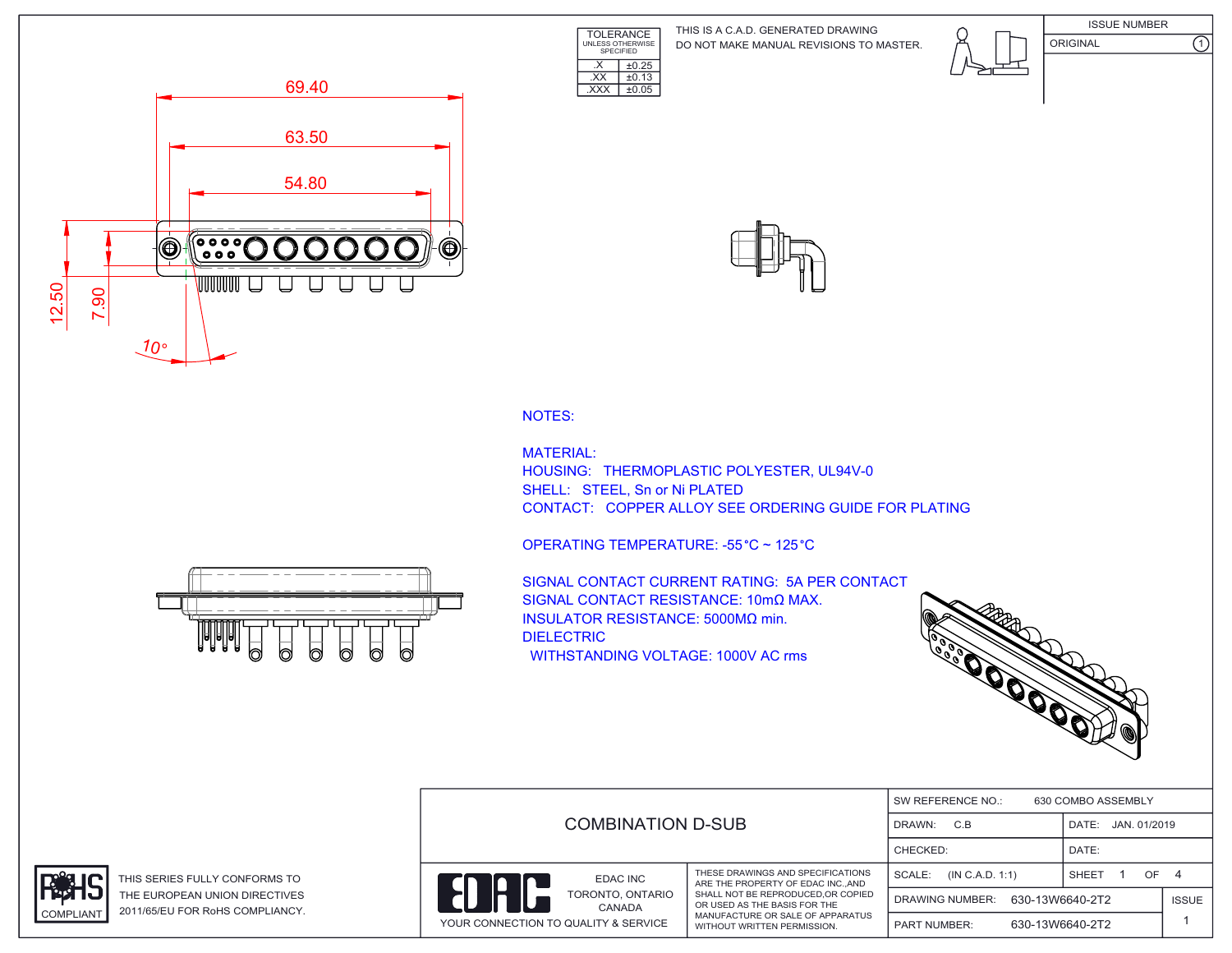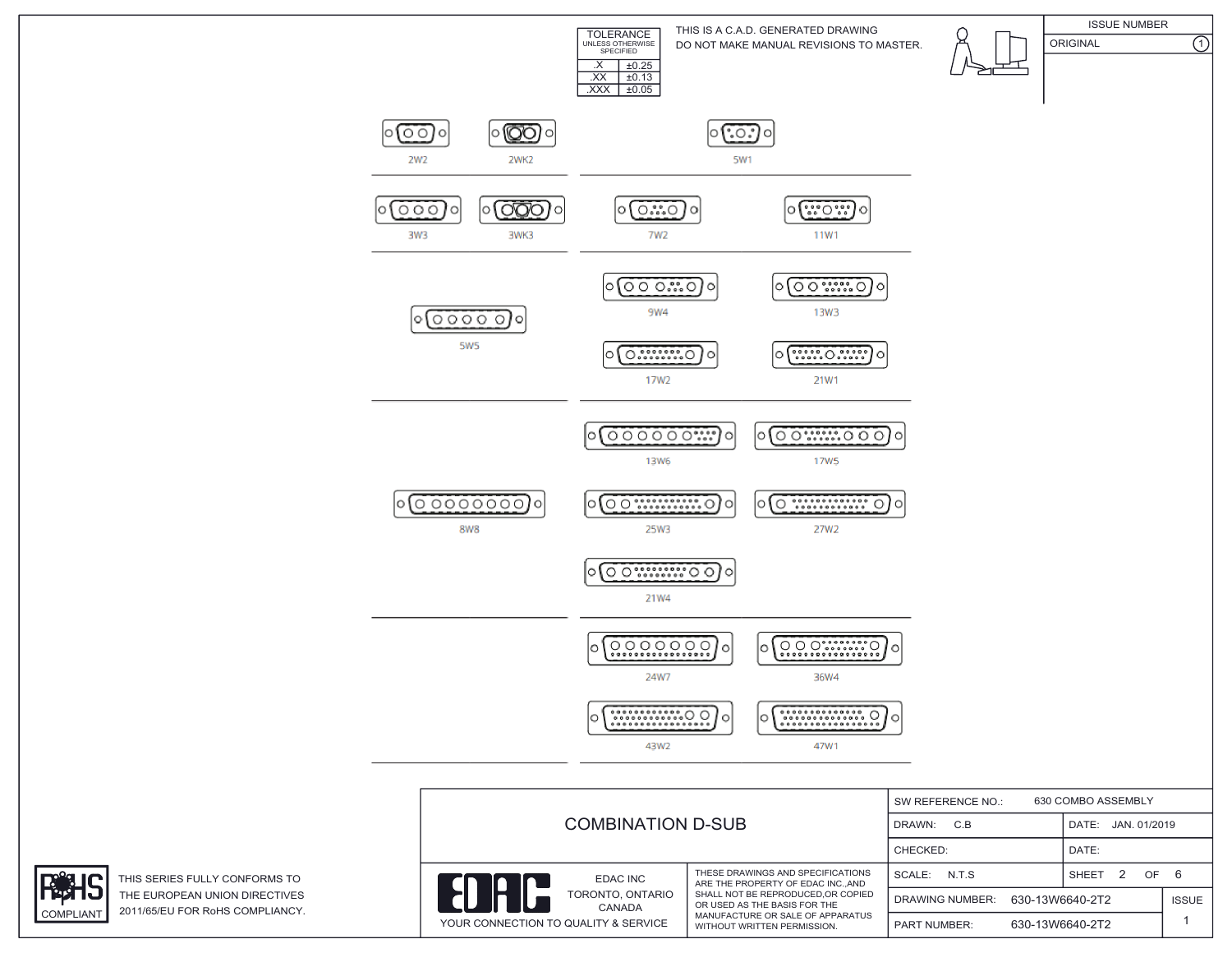

THIS IS A C.A.D. GENERATED DRAWING DO NOT MAKE MANUAL REVISIONS TO MASTER.



2W2 / 2WK2

3W3 / 3WK3

5W1 Male/Female

7W2 Male/Female



21W4 Male/Female



**ISSUE NUMBER** 

 $\overline{\Omega}$ 

5W5 Male



PCB EDGE

8W8 Male



PCB EDGE



PCB EDGE

POB EDGE





27W2 Male/Female



21W1 Male/Female



|                                           | <b>COMBINATION D-SUB</b>                                                                      |                                                                                                                                                                                                              | 630 COMBO ASSEMBLY<br>SW REFERENCE NO.:   |                 |                    |  |
|-------------------------------------------|-----------------------------------------------------------------------------------------------|--------------------------------------------------------------------------------------------------------------------------------------------------------------------------------------------------------------|-------------------------------------------|-----------------|--------------------|--|
|                                           |                                                                                               |                                                                                                                                                                                                              | C.B<br>DRAWN:                             |                 | DATE: JAN. 01/2019 |  |
|                                           |                                                                                               |                                                                                                                                                                                                              | CHECKED:                                  |                 | DATE:              |  |
| <b>RMS TO</b><br><b>CTIVES</b><br>LIANCY. | EDAC INC<br>$\parallel$<br>TORONTO, ONTARIO<br>CANADA<br>YOUR CONNECTION TO QUALITY & SERVICE | THESE DRAWINGS AND SPECIFICATIONS<br>ARE THE PROPERTY OF EDAC INCAND<br>SHALL NOT BE REPRODUCED.OR COPIED<br>OR USED AS THE BASIS FOR THE<br>MANUFACTURE OR SALE OF APPARATUS<br>WITHOUT WRITTEN PERMISSION. | SCALE: N.T.S.                             |                 | OF<br>SHEET        |  |
|                                           |                                                                                               |                                                                                                                                                                                                              | 630-13W6640-2T2<br><b>DRAWING NUMBER:</b> |                 | <b>ISSUE</b>       |  |
|                                           |                                                                                               |                                                                                                                                                                                                              | <b>PART NUMBER:</b>                       | 630-13W6640-2T2 |                    |  |

5W5 Female

COMPLIANT









11W1 Male/Female





THIS SERIES FULLY CONFOR THE EUROPEAN UNION DIRE 2011/65/EU FOR RoHS COMP